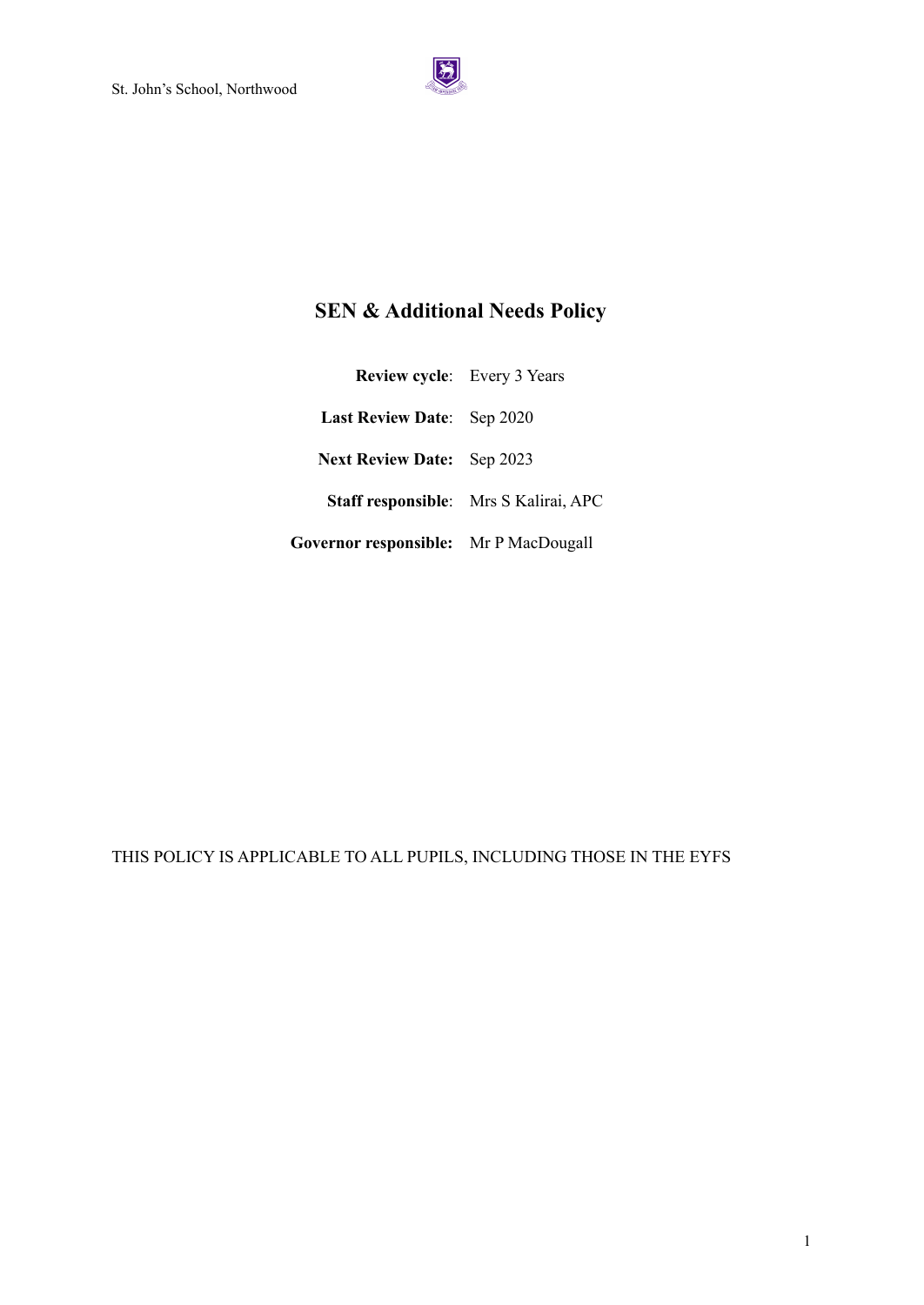# **CONTENTS**

# PAGE

|    | 1. Definition of SEN                        | 3  |
|----|---------------------------------------------|----|
| 2. | Admission arrangements                      | 3  |
| 3. | Objectives                                  | 4  |
|    | 4. Roles and responsibilities               | 4  |
|    | 5. Identification, assessment and provision | 6  |
| 6. | Resources                                   | 7  |
| 7. | Staff development                           | 7  |
| 8. | Partnership within and beyond the school    | 8  |
| 9. | Criteria for success                        | 8  |
|    | 10. Learning Support Student Passport       | 9  |
|    | 11. Record of Concern Form                  | 10 |
|    | 12. Pupil Profile                           | 11 |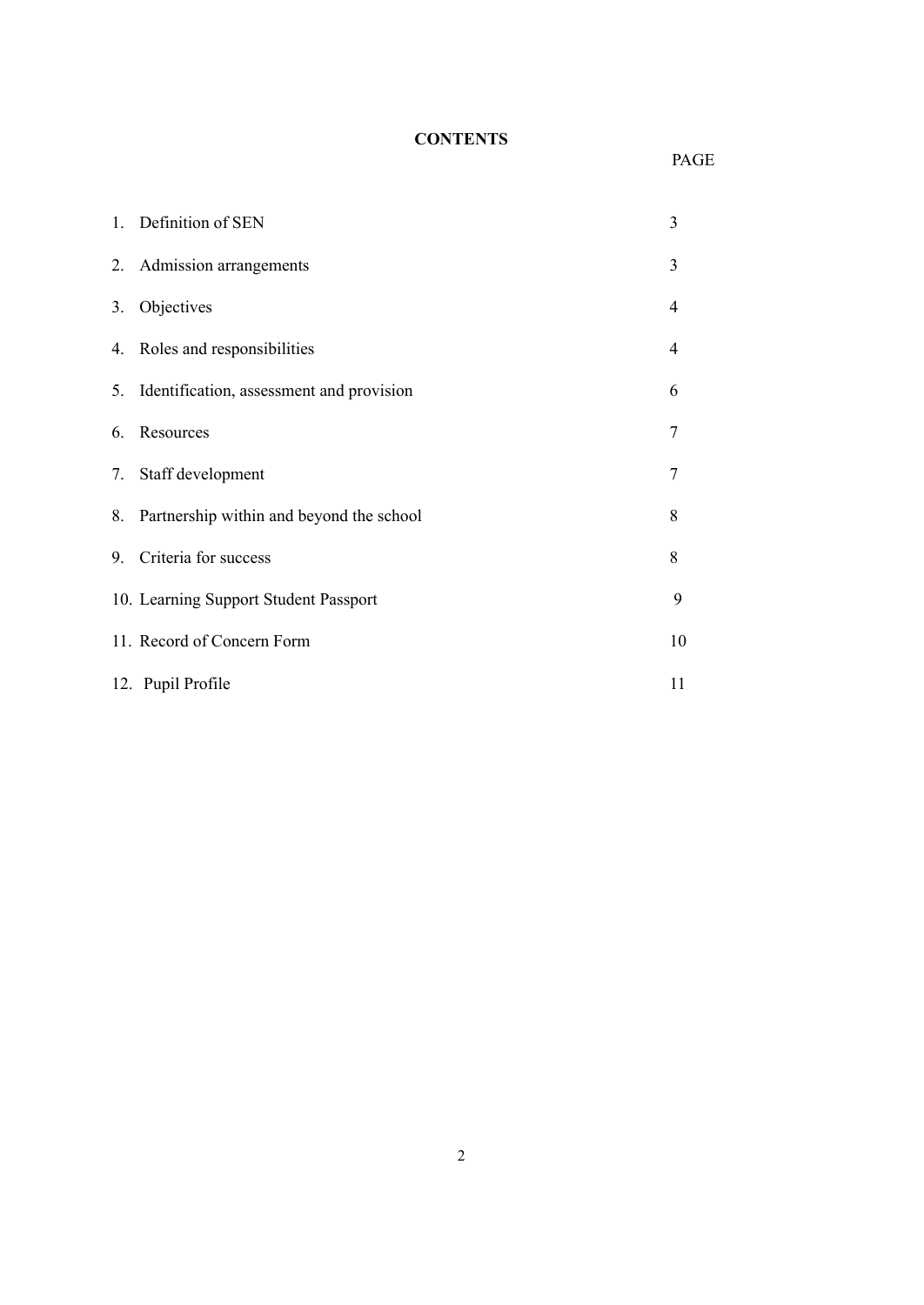#### **INTRODUCTORY STATEMENT**

At St John's we help each pupil to make the most of his talents and interests so that he can grow in confidence and fulfil his potential. Within the security of our school, pupils develop an enthusiastic and self-disciplined approach to work and life, which enables them to achieve excellent academic results in a caring environment.

#### **DEFINITION OF SPECIAL EDUCATIONAL NEEDS**

At different times in their school life, a child or young person may have a special educational need. The Code of practice 2015 defines SEN as follows:

"A child has SEN if they have a learning difficulty or disability which calls for special education provision to be made for him or her. A child has a learning difficulty or disability if he or she:

- has a significantly greater difficulty in learning than the majority of children of the same age.
- are making less than expected progress given their age.
- have a disability that prevents or hinders them from making use of educational facilities.

The Code of Practice establishes new categories of needs, which fall within a number of broad areas;

- Communication and interaction
- Cognition and learning
- Behavioural, emotional and social development
- Sensory and physical needs

All pupils, regardless of their individual needs, are valued members of our school community and we aim for all pupils to experience success, and achievement, and to reach their full potential. We believe that all pupils have the same right of access to the curriculum. SEN support is delivered to all pupils as part of our mainstream curriculum, and is the responsibility of all our teachers. We aim to provide access to a broad and balanced curriculum, but also to offer small group support, or individual help, where pupils have specific or additional needs.

### **ADMISSION ARRANGEMENTS AND SPECIAL FACILITIES**

The school welcomes all pupils. The admission arrangements for all pupils are in accordance with national legislation, including the Equality Act 2010. This means any level of SEN, including those with Education, Health and Care Plans and those without. If our school is named on an EHC plan, then we will endeavour to provide suitably for the pupil concerned. Details of the criteria for admissions can be found in the Admissions Policy Document. Pupils with physical needs may need extra facilities such as ramps, special toilet facilities, or extra adult support. Such provision would be undertaken in conjunction with the Trust, and admission is subject to there being sufficient funding to meet the pupil''s needs.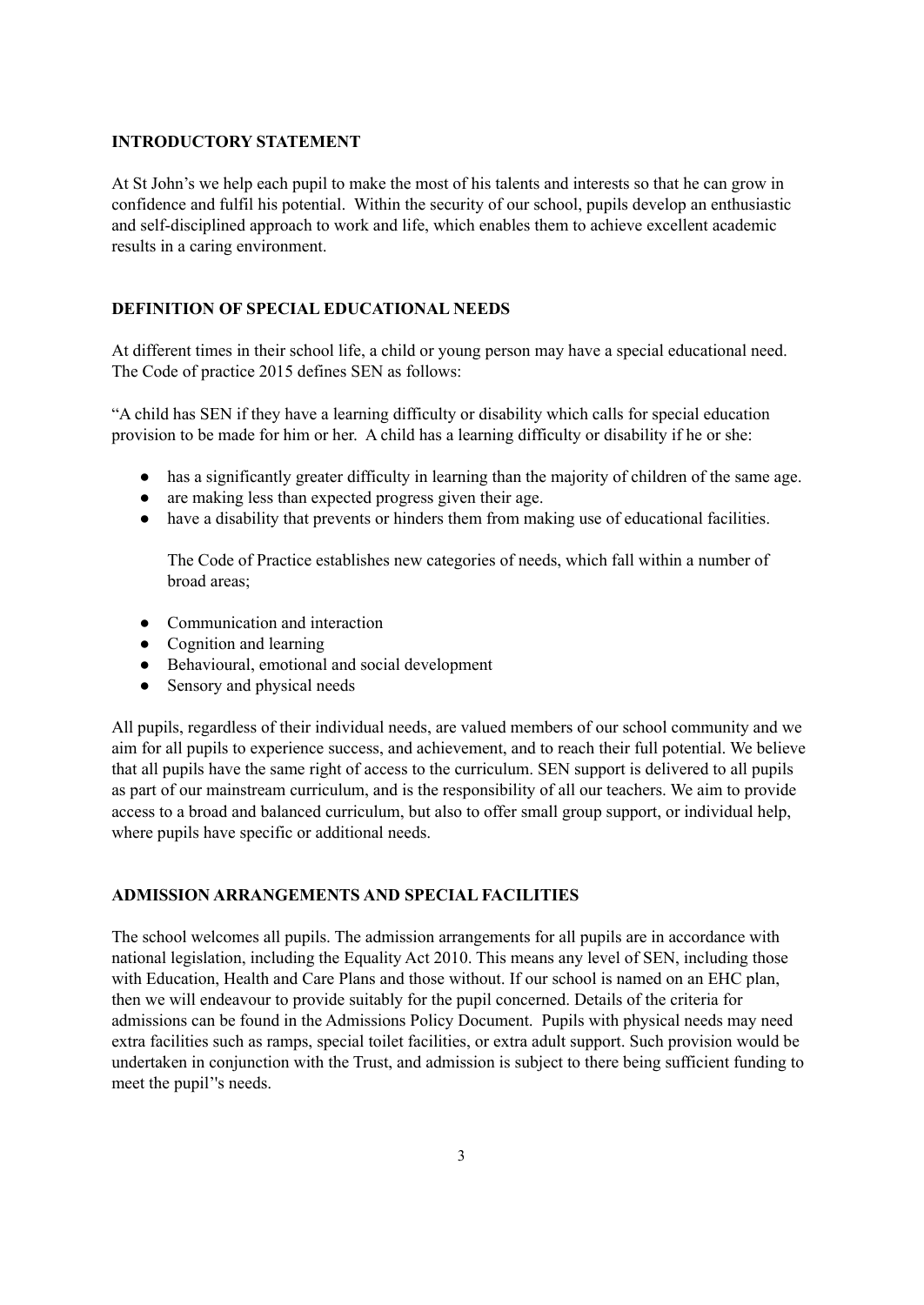The school has an allocated support room where all group and individual teaching is carried out by the SENco. The room is well resourced with additional computers for SEN and a selection of good quality SEN resources. All SEN records are kept in a locked filing cabinet. There is a telephone for confidentiality.

#### **OBJECTIVES**

It is the school's objective to provide high quality education within a broad, balanced and relevant curriculum so that all pupils can reach their full potential and enhance their self-esteem. We support the key message from the new SEN Code Of practice that "many of the children who are not progressing as expected, or who are falling behind their peers can be supported and have their needs met, through quality first teaching and learning strategies, modifications to teaching approaches and to classroom organisation."

We pay particular attention to these specific areas:

to identify individuals at an early age who need extra help and attention to endeavour to meet the individual needs of every pupil to develop a feeling of self esteem within the individual to foster an atmosphere in our school which will promote a happy, sensitive and secure environment to ensure the most effective learning for all pupils to provide for pupil's individual needs by supporting them in various ways: whole class, small groups and individually to monitor closely those with SEN and additional needs by following the cycle of assessing, planning, doing and reviewing to provide access to and progression within the curriculum to work with parents and other agencies to provide support and opportunities for those pupils with SEN and additional needs to use a variety of teaching strategies which include different learning styles to facilitate meaningful and effective learning for all pupils

# **ROLES AND RESPONSIBILITIES**

**The Head teacher** has overall responsibility for policy and practice in respect of pupils with SEN and additional needs. He ensures adequate training is provided to all staff and informs the Governing Body of how the funding allocated to support Special Educational Needs has been employed.

**The Special Educational Needs Co-ordinator** (SENco) has responsibility for co-ordinating the day-to-day SEN provision. This provision is:

to work closely with the class teachers, Deputy Head of Academic and The Head teacher to assess the pupils's needs (screening for Dyslexia, Dysgraphia, reading and spelling difficulties, processing skills, working memory and ability testing)

to provide support to pupils on the SEN & additional needs list

to regularly review the SEN and additional needs list.

to monitor the implementation of programmes of work designed for SEN pupils and supporting staff in developing personalised targets

to ensure there is good liaison with parents and, when required, to meet with parents to co-ordinate the involvement of support agencies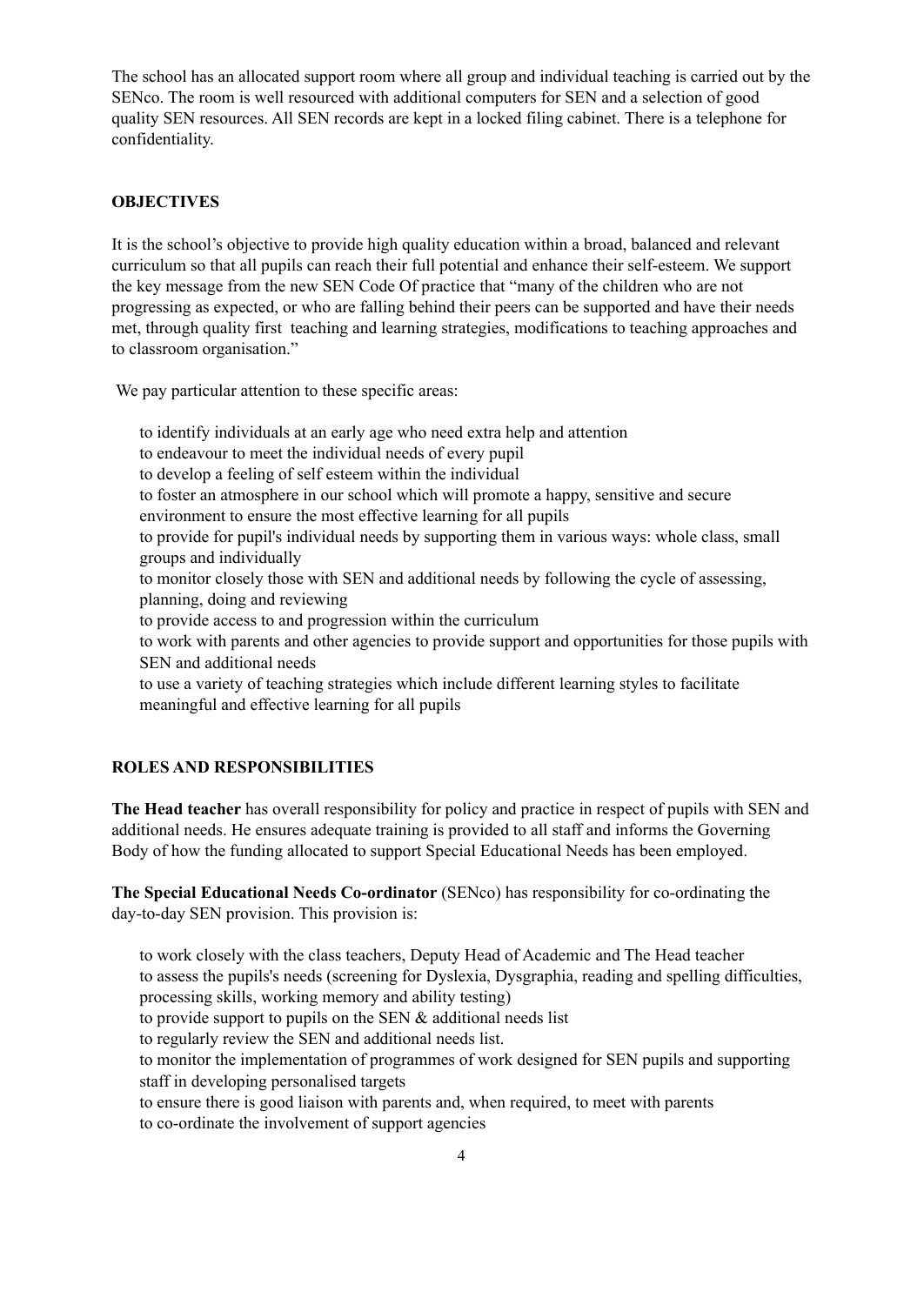to keep staff informed about new information gained from other agencies to attend year group reviews to monitor SEN record keeping and keep under review to ensure all SEN records are up to date and updated on ISAMs to identify issues for INSET and resourcing

**Heads of Department** are responsible for:

- ensuring their Schemes of Work show regard to the SEN & Additional Needs policy
- disseminating information provided by the SENco
- monitoring the provision and progress of pupils with SEN and additional needs.

**The Class Teachers** are primarily responsible for the pupils in their classes and:

for identifying a pupil who is showing significant learning needs.

providing differentiation for pupils across the ability range. This will include reinforcement for some pupil and extension activities for the more able.

ensuring that the Head teacher and the SENco are aware of any pupils with SEN in their class

involving parents and ensuring a regular dialogue is maintained

implementing strategies agreed with the SENco

involving the pupil as much as possible in achieving the set targets

reading all the material handed out by the SENco

acting upon the strategies and resources listed on the student profile sheet

**The pupil** is encouraged to take responsibility and to make decisions about their learning. They are involved in the setting of appropriate targets and reviewing them.

**The parents** must be informed when the school makes the decision to place their child on the SEN and additional needs list. Most parents are supportive of the school's decision and appreciative of all the extra work that goes into addressing their child's special needs.

**Teaching Assistants** have a vital role in ensuring all pupils including those with SEN and additional needs are supported. They provide support to the class teacher in delivering some aspects of specific targets.

**Outside Agencies** assist the school when necessary and can be called on for support and advice. Involvement of outside agencies is through the SENco.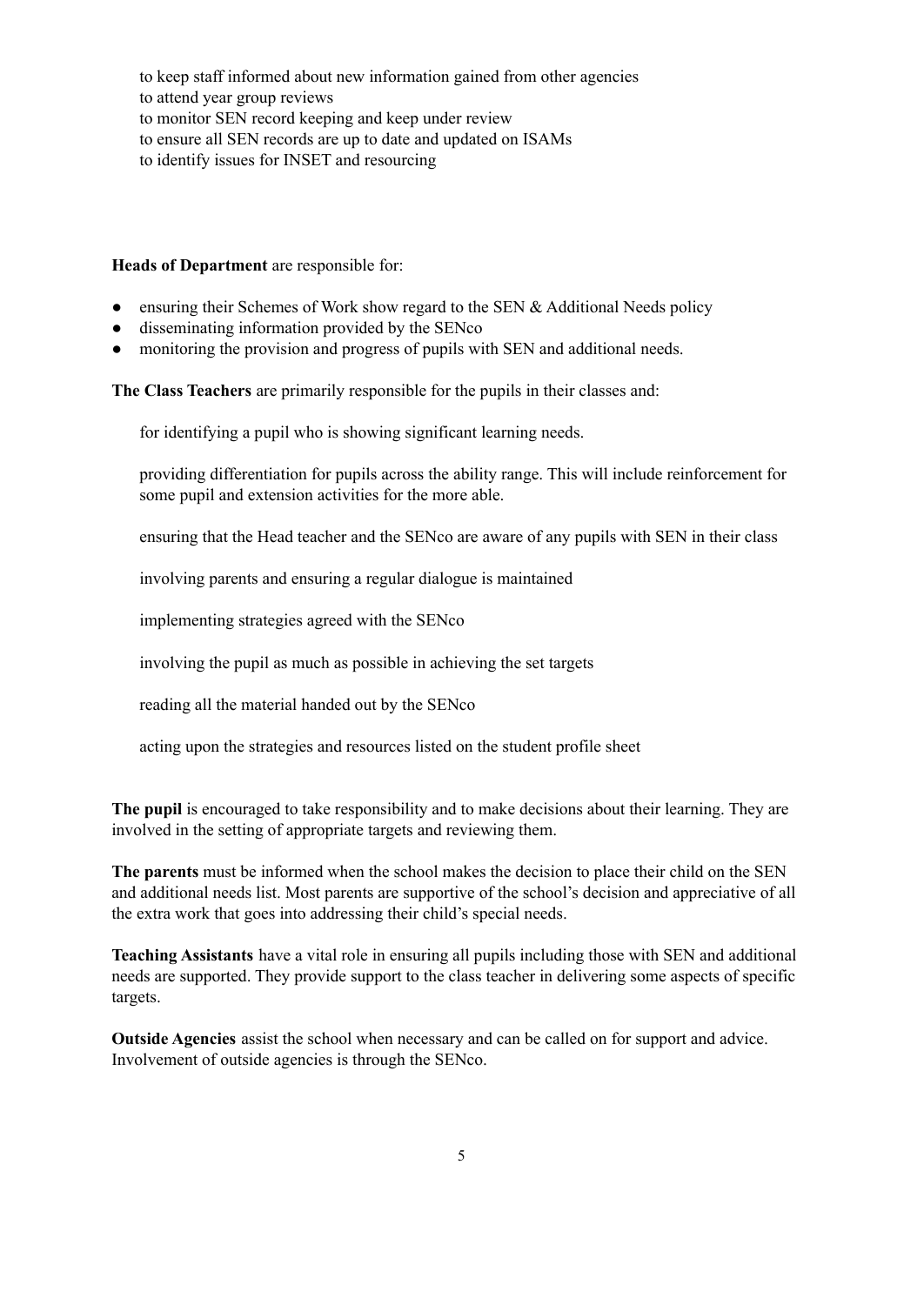### **IDENTIFICATION, ASSESSMENT AND PROVISION**

When providing support that is "additional to" or "different from" we engage in a four stage process: Assess, Plan, Do and Review.

Assess- this involves taking into consideration all the information from discussions with parents or carers, the pupil, the class teacher and assessments.

Plan- this stage identifies the barriers to learning, intended outcomes, and details of what additional support will be provided to help overcome the barriers.

Do- providing the support with extra assistance/resources for learning.

Review- measuring the impact of the support provided and considering whether changes to that support need to be made. This will involve meetings with all those involved.

The starting point for identification of the needs of individual pupils in all areas of the curriculum is the on-going assessment and record keeping of the class teacher. Progress is monitored and areas of underachievement or concern are identified and appropriate provision made. We are aware that pupils who underachieve in one area may well be achieving adequately or well in another. As a school we believe that early identification of problems is in the pupil's best interests. We use a graduated approach to recording and monitoring the pupil's needs. Regular whole school review meetings are held where individual pupils are discussed.

Assessment may be carried out by the SENco using a selection of assessments chosen from the, Aston Index, lucid Assessment system (Dyslexic Screening Test, processing speed and working memory, Cognitive skills test) and SNAP spld diagnostic kit.

For ease of identification and monitoring, our school keeps a SEN and additional needs list with the names of pupils for whom there is a concern, giving their stage of assessment. This is held on the computer in the Staff shared Area as well as on the school database (ISAMs).

The process of identification of a learning difficulty follows the following process:

- 1. The class teacher raises concerns during regular review meetings.
- 2. Differentiated work will be provided in class and the class teacher will begin to monitor the progress of the pupil.
- 3. The class teacher will complete a Record of Concern Form (ROC) including the strategies being used and the differentiation that has been put in place.
- 4. If even after this in class support, progress is still slow and the pupil is still showing difficulties, the SENco will be asked to carry out some screening using a selection of assessments.
- 5. The pupil may be placed on the school's SEN and additional needs list at this stage at either M for monitoring stage or SEN for support stage. The parents will be invited to discuss the findings.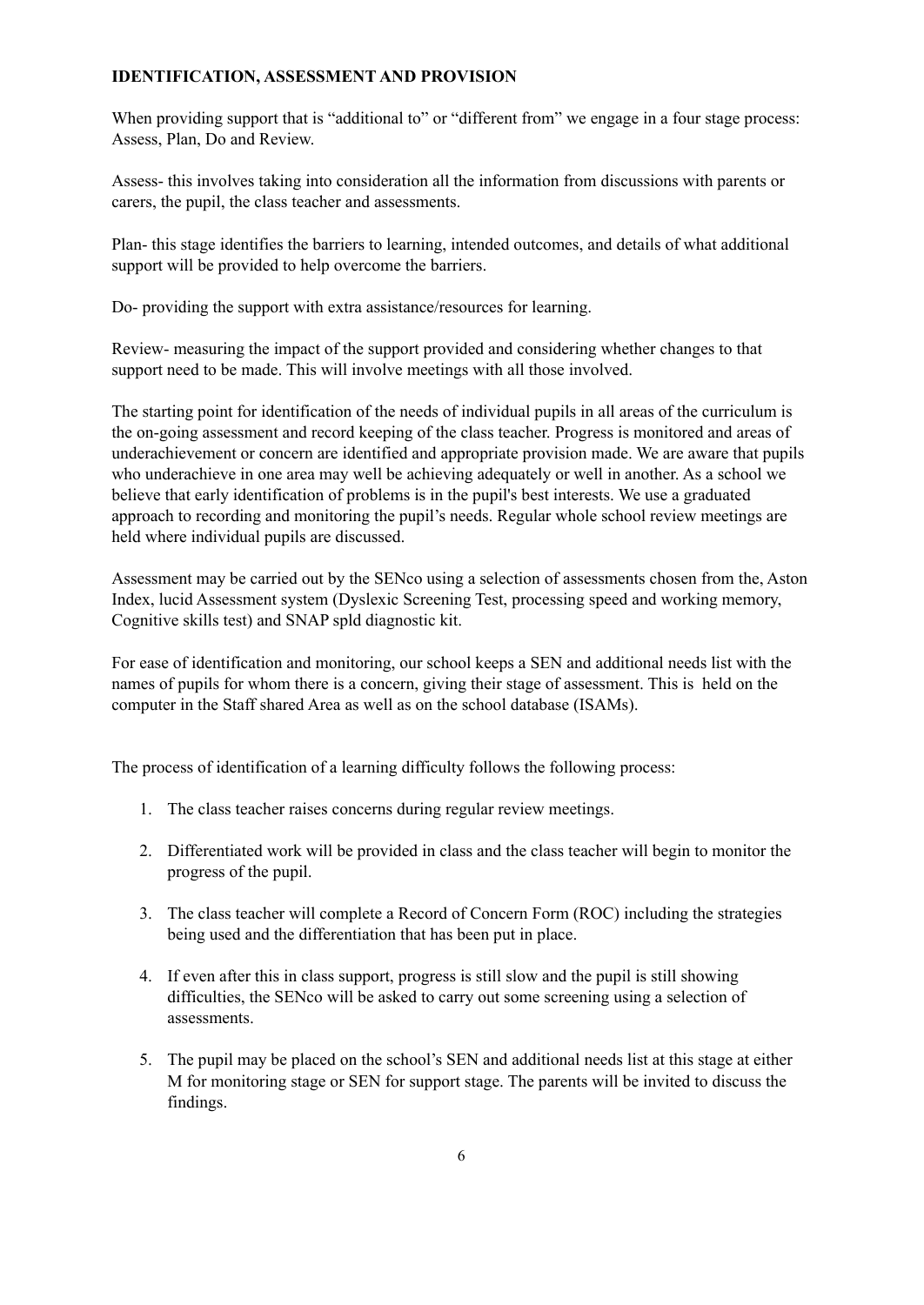- 6. The pupil will then be provided with interventions that are different from or additional to those that are part of the school's working practices which may include small group or one to one help either by the SENco, P/T support teacher or a TA.
- 7. The pupil teacher and the SENco will meet with the parents to inform them of their findings and may ask for further home information.
- 8. The SENco will generate a learning support student passport in discussion with the pupil highlighting their strengths and areas to work on.
- 9. All staff that teach the pupil will be given a profile sheet on the pupil highlighting the strengths and weaknesses and practical strategies that can help the pupil in their lessons.
- 10. If it becomes apparent that extra provision is needed, a request for an outside agency assessment such as an Educational Psychologist report will be requested.
- 11. If the pupil continues to demonstrate significant cause for concern, a request for a statutory assessment may be agreed and the decision to make a referral for an Education, Health and Care plan will be made.
- 12. If a pupil has an EHC plan, we will endeavour to meet the requirements on it.
- 13. The EHC plan will be reviewed annually by the Local Authority that issues it with staff, parents and the pupil.
- 14. There will be continuation of monitoring and provision of support.

#### **RESOURCES**

#### **Staff Resources**

As well as the SENco (fulltime) there is a P/T support teacher who works in the pre prep and the junior school providing small group support. LSAs also provide some general adult support in the classroom.

#### **Material resources**

The school allocates a budget to the SEN department. Pupils learn at different rates and in a variety of ways. The budget allows the department to provide a multi-sensory approach to learning, especially for those pupils with a specific learning difficulty. The resources are usually selected by the SENco in consultation with curriculum leaders and from visiting SEN Exhibitions.

### **STAFF DEVELOPMENT**

Through the development plan and professional development meetings the school decides on priorities for SEN INSET for the staff. The SENco attends relevant training and disseminates the details to all the relevant staff. The SENco is responsible for 'in-house' training. SENco/Teacher meetings are considered to be part of professional development.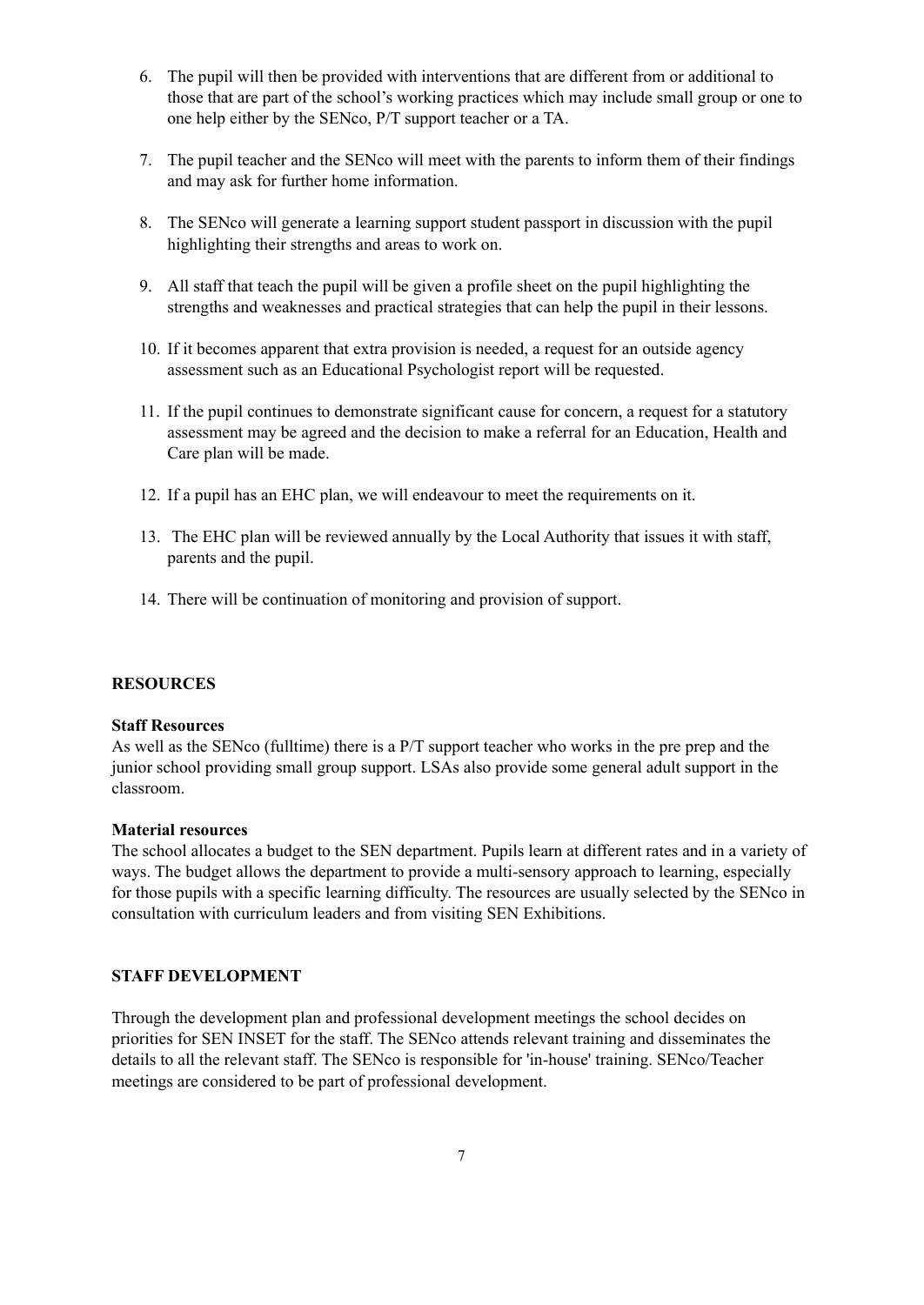# **PARTNERSHIP WITHIN AND BEYOND THE SCHOOL**

### **Support Services**

The school uses expertise provided by other professionals. These include Educational Psychologists, Speech and Language Therapists and others.

## **Parental Involvement**

It is the school's policy to work closely with parents. We take account of the wishes, feelings and knowledge of parents at all stages. Class teachers have regular communication with all parents. The SENco regularly meets the parents of pupils on the SEN and additional needs list.

## **Within School and Cross Phase Liaison**

As pupils move from class to class it is the class teacher's responsibility to inform the next teacher of any pupils with special educational or medical needs and to ensure that all documentation is up to date. The receiving class teacher is responsible for using the documentation to inform themselves at an early stage of the needs of the pupils they are receiving.

# **CRITERIA FOR SUCCESS**

The success of our policy is judged by the extent to which it enables our pupils with SEN and additional needs to make the greatest progress possible.

In addition, successful implementation of our assessment and identification procedures should result in learning difficulties being picked up and addressed at the earliest possible stage. Successful individual programmes will also result in some pupils becoming less of a concern and being removed from the SEN and additional needs list completely.

Suki Kalirai BEd DipSpld Special Educational Needs Co-ordinator

Next review Sep 2023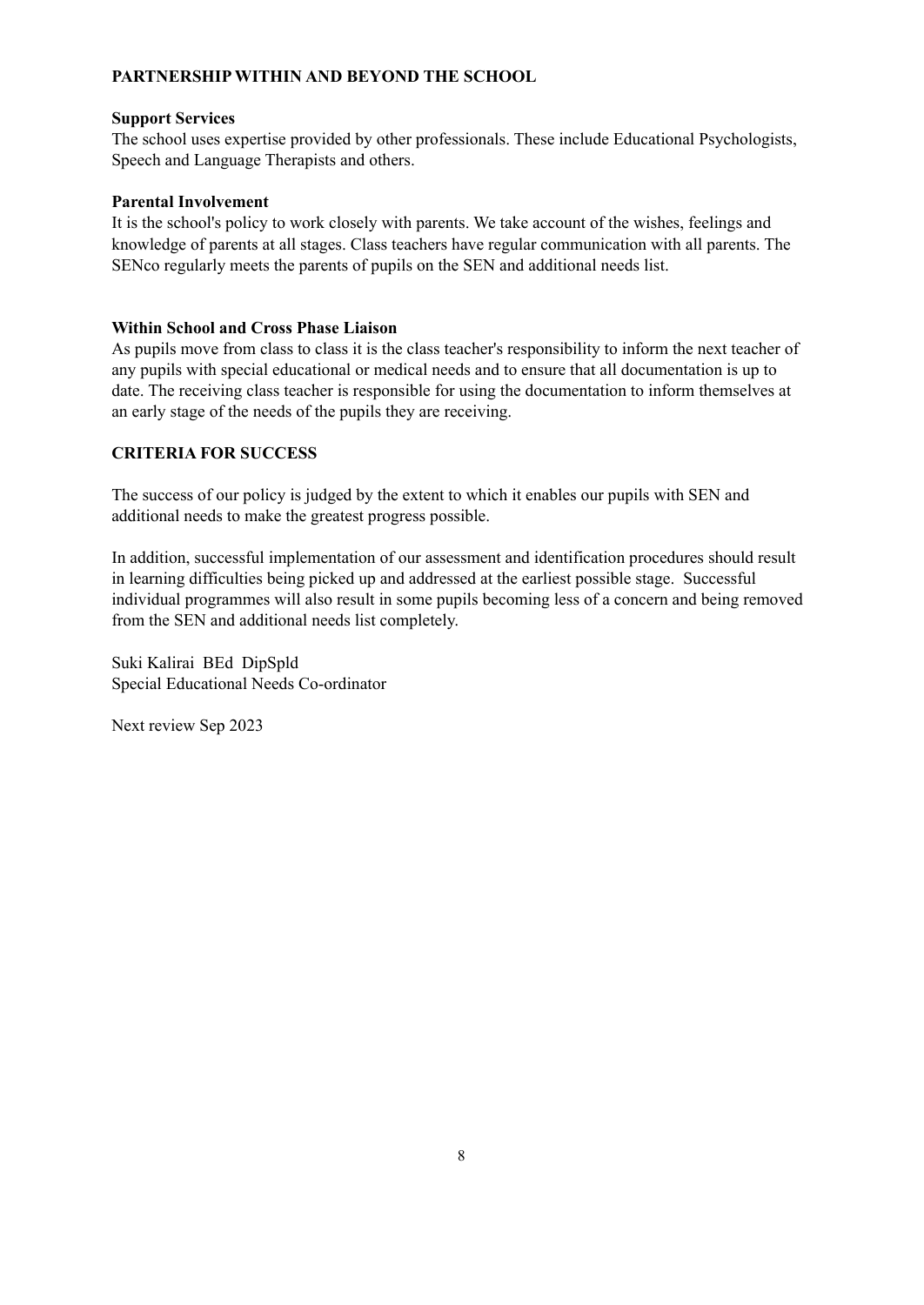|                                      | <b>Name</b> | <b>Learning Support</b>                     |                             |
|--------------------------------------|-------------|---------------------------------------------|-----------------------------|
| D.O.B.                               |             | <b>Student Passport</b>                     |                             |
| Form:                                |             | Head of Learning Support:                   | Date of Update:             |
| <b>Access</b><br><b>Arrangements</b> |             | I would like you to know that:<br>$\bullet$ | What I find challenging is: |

|  | It would help me if you could:<br>  My targets are: |  |
|--|-----------------------------------------------------|--|
|--|-----------------------------------------------------|--|

| Additional support: |  |  |  |
|---------------------|--|--|--|
|                     |  |  |  |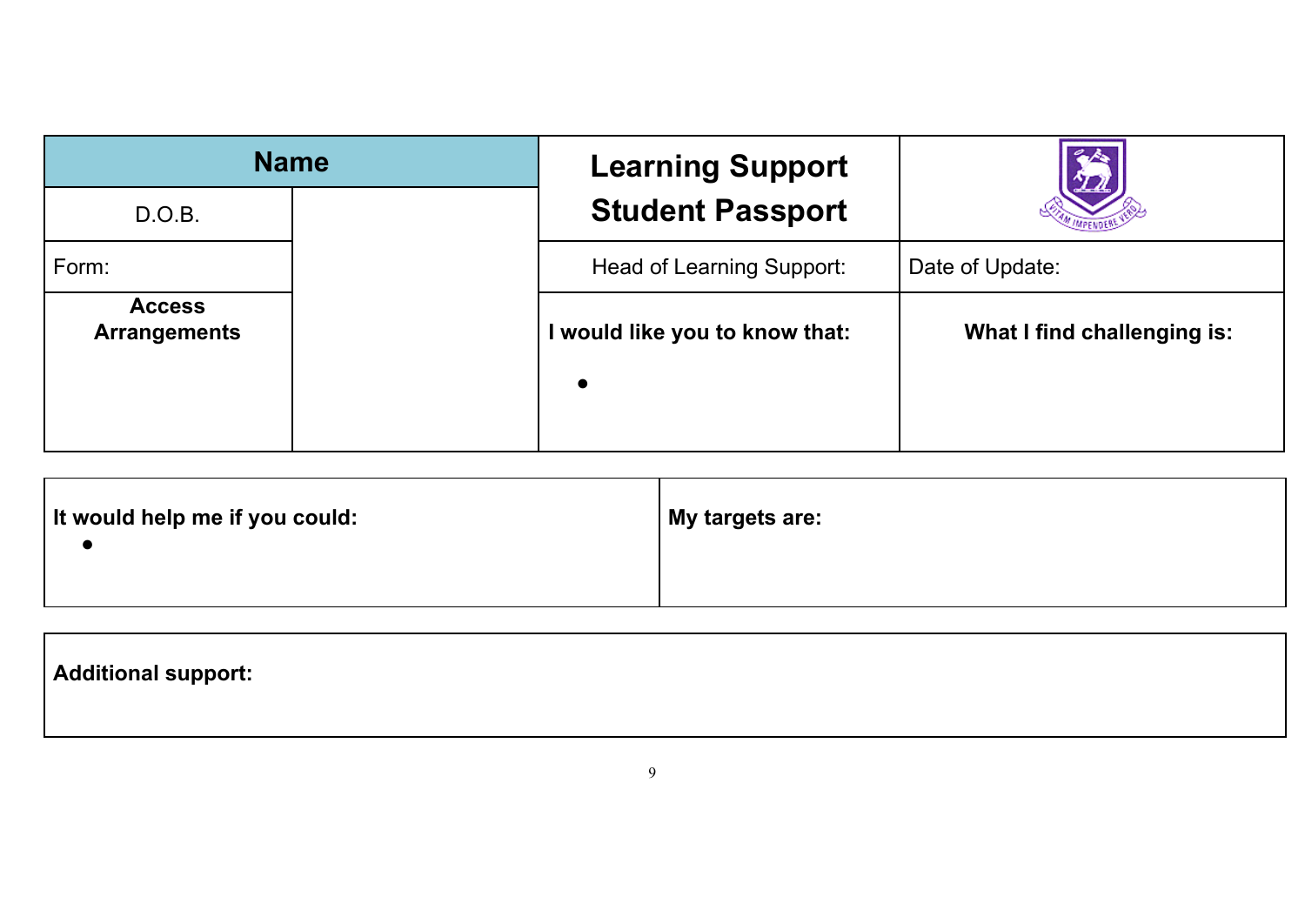| Record of Concern                                                                           |
|---------------------------------------------------------------------------------------------|
|                                                                                             |
| Name of                                                                                     |
| D.o.B                                                                                       |
| Person who is raising concern                                                               |
| Date concern raised                                                                         |
| Reasons for Concern/Noted Observations                                                      |
| Areas of the curriculum he struggles with:                                                  |
| I have tried the following strategies with him:                                             |
|                                                                                             |
| I have put the following differentiation into place for him:                                |
| I would like you to investigate the following areas of learning in more detail with<br>him: |
| Any other relevant information:                                                             |